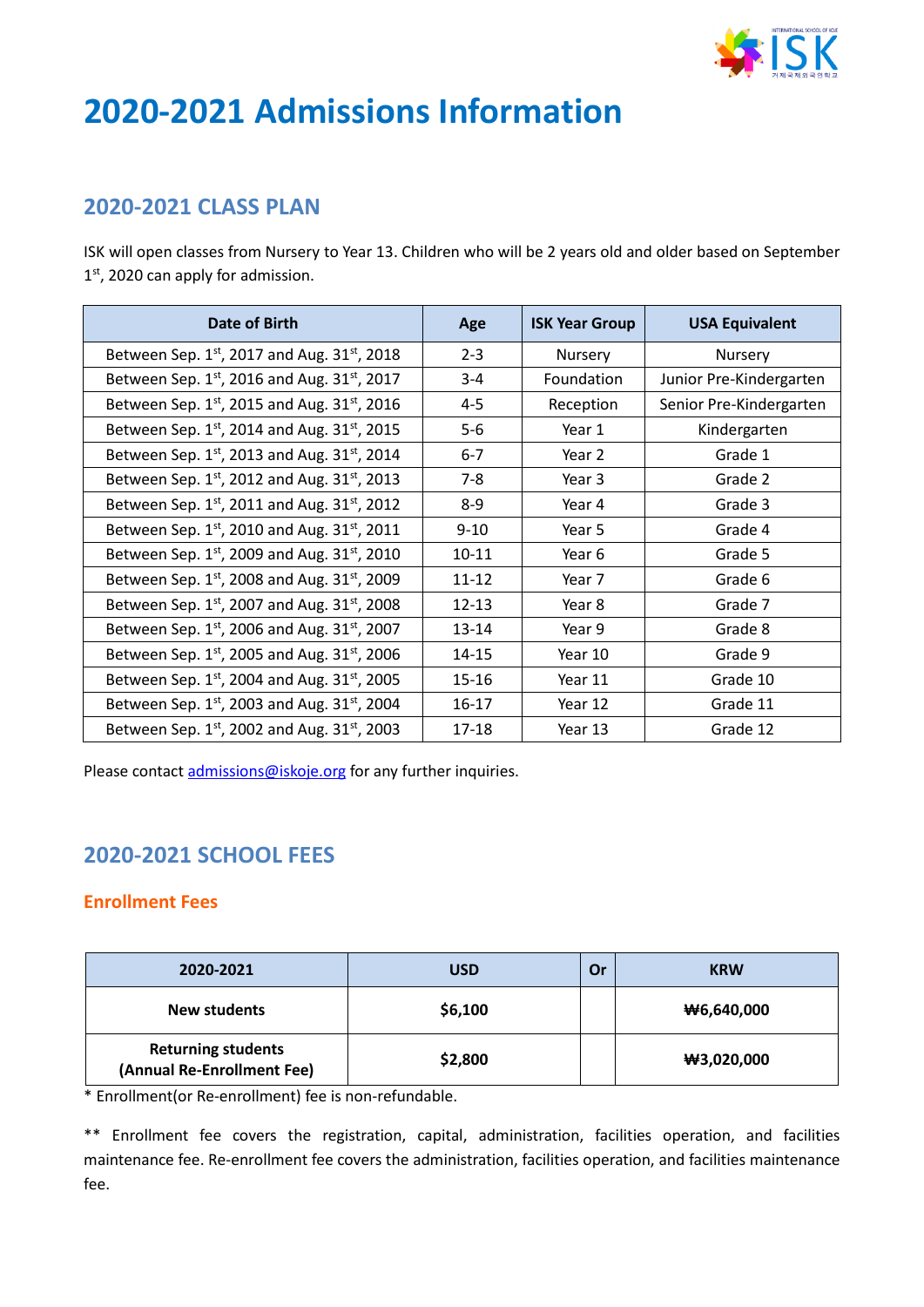#### **Tuition Fees**

| 2020-2021                             | <b>USD</b> | Or | <b>KRW</b>                       |
|---------------------------------------|------------|----|----------------------------------|
| <b>Nursery, Foundation, Reception</b> | \$17,100   |    | $\textbf{W}18,720,000$           |
| Year $1 -$ Year 6                     | \$20,400   |    | $\#22,360,000$                   |
| Year $7 -$ Year 9                     | \$23,500   |    | $\textcolor{blue}{\textbf{000}}$ |
| Year $10 -$ Year 13                   | \$25,300   |    | $\#27,800,000$                   |

\* Parents wishing for Higher Years Students to sit the PSAT or SAT will incur charges for these tests.

#### **Transportation Fees**

Currently we are operating our school transportation service in Geoje. If you currently reside outside of Geoje or have any further inquiries, please contact [admissions@iskoje.org.](mailto:admissions@iskoje.org)

If you need to register in the middle of the term, we will calculate your transportation fee on a remaining school days for the term.

#### **Geoje**

| Term                               | <b>USD</b> | Or | <b>KRW</b>    |
|------------------------------------|------------|----|---------------|
| <b>Full-Year</b>                   | \$2,730    |    | $W$ 3,000,000 |
| Term 1 (24-Aug-2020 ~ 11-Dec-2020) | \$1,180    |    | # 1,290,000   |
| Term 2 (11-Jan-2021 ~ 13-Apr-2021) | \$960      |    | # 1,050,000   |
| Term 3 (26-Apr-2021 ~ 24-Jun-2021) | \$690      |    | ₩ 750,000     |

\* Transportation fee is non-refundable.

# **2020-2021 ADMISSIONS SCHEDULE**

#### **PAYMENT SCHEDULE**

|                            | <b>Issue Date</b>          | Due Date                     |
|----------------------------|----------------------------|------------------------------|
| <b>Enrollment Invoice</b>  | May 6 <sup>th</sup> , 2020 | May 15 <sup>th</sup> , 2020  |
| <b>Tuition Fee Invoice</b> | June 1st, 2020             | June 26 <sup>th</sup> , 2020 |

\*Payment schedule for Mid-Year entry students will vary depending on their starting date.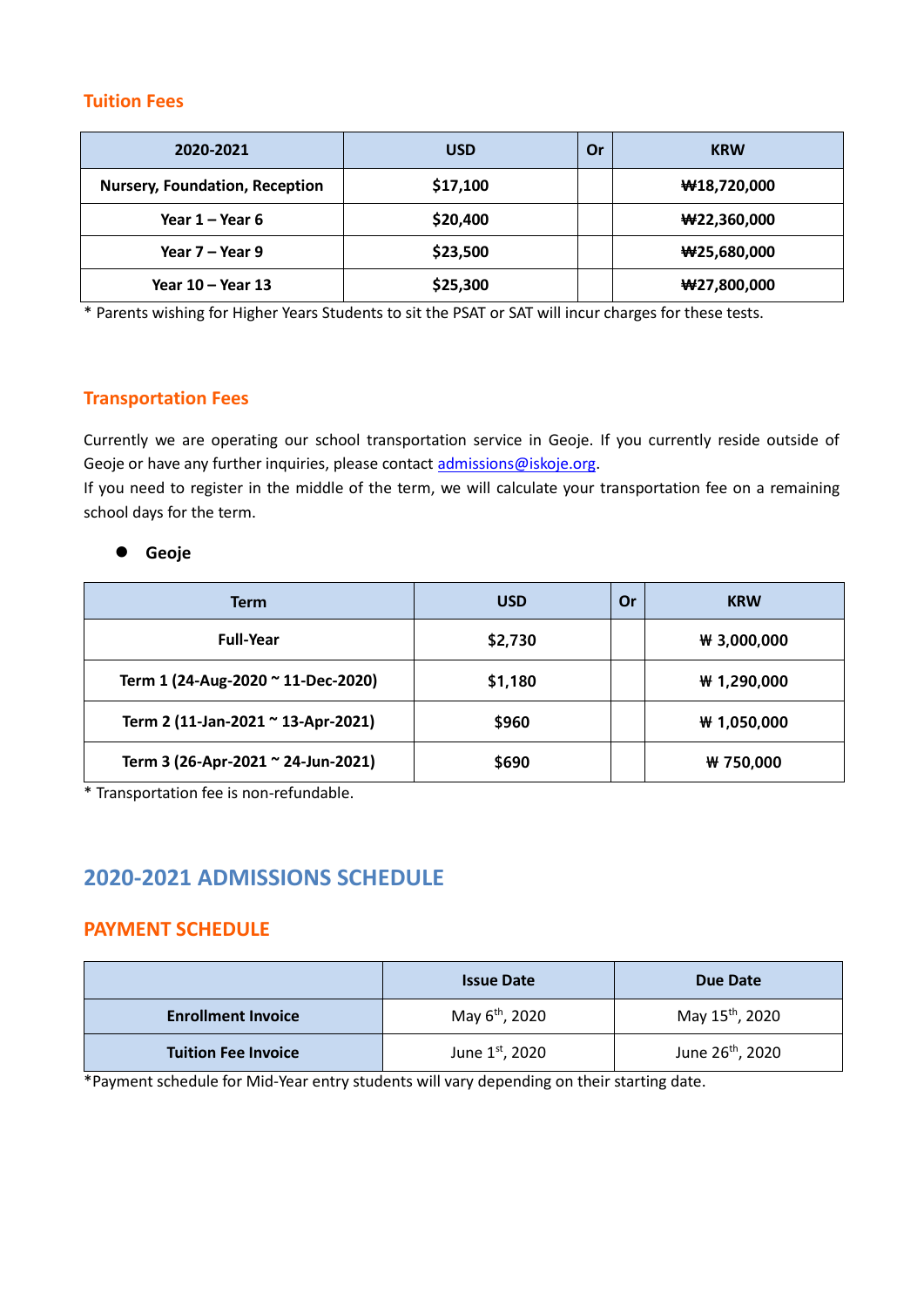## **Bank Details**

| U.S. DOLLARS (USD) ACCOUNT                                                                                                                             | KOREAN WON (KRW) ACCOUNT                                                                                                     |
|--------------------------------------------------------------------------------------------------------------------------------------------------------|------------------------------------------------------------------------------------------------------------------------------|
| Beneficiary Name: International School of Koje<br>Name of Bank: Kookmin Bank Okpo Branch<br>Account Number: 660-42-0006-019<br>Swift Code: CZNBKRSEXXX | Beneficiary Name: International School of Koje<br>Name of Bank: Kookmin Bank Okpo Branch<br>Account Number: 660837-04-000118 |

## **PART-YEAR REGISTRATION**

Students who need to register as part-year at ISK due to inevitable circumstances will pay tuition fee as below. Contact our accounting team at **accounting@iskoje.org** if you need to recalculate your tuition fee. If you need to register in the middle of the term, we will calculate your tuition fee on a remaining school days for the term.

## **Term 1 (24 Aug 2020 ~ 11 Dec 2020)**

| 2020-2021                             | <b>USD</b> | Or | <b>KRW</b>             |
|---------------------------------------|------------|----|------------------------|
| <b>Nursery, Foundation, Reception</b> | \$7,360    |    | #8,050,000             |
| Year $1 -$ Year 6                     | \$8,780    |    | $\#9,620,000$          |
| Year $7 -$ Year 9                     | \$10,110   |    | $\textbf{W}11,050,000$ |
| Year $10 -$ Year 13                   | \$10,880   |    | $\textbf{W}11,960,000$ |

## **Term 2 (11 Jan 2021 ~ 13 April 2021)**

| 2020-2021                             | <b>USD</b> | Or | <b>KRW</b>    |
|---------------------------------------|------------|----|---------------|
| <b>Nursery, Foundation, Reception</b> | \$5,990    |    | $\#6,560,000$ |
| Year $1 -$ Year 6                     | \$7,140    |    | #7,830,000    |
| Year 7 – Year 9                       | \$8,230    |    | #8,990,000    |
| Year 10 – Year 13                     | \$8,860    |    | $\#9,730,000$ |